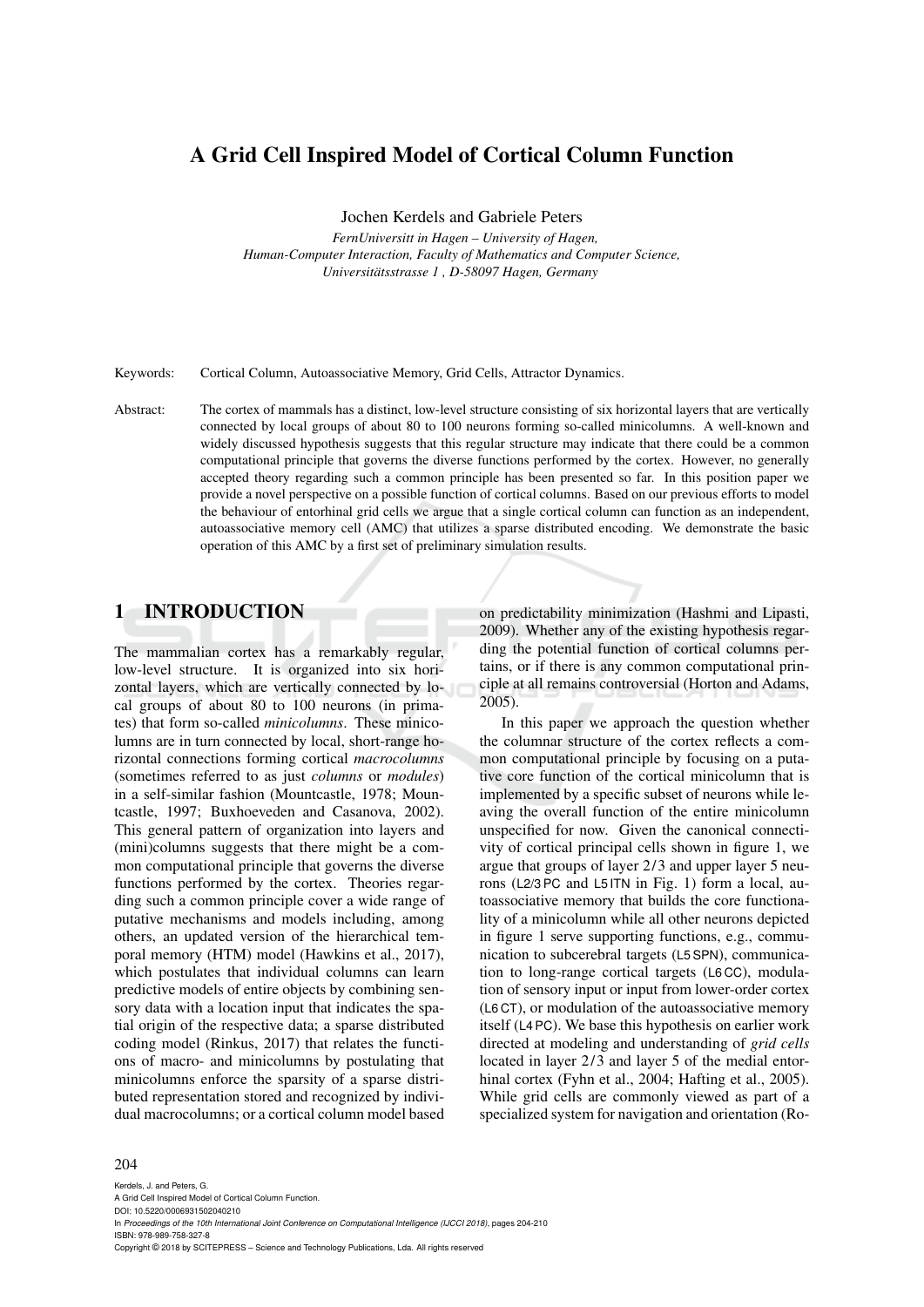

Figure 1: Canonical connectivity of cortical principal cells. Reprinted with permission from (Harris and Mrsic-Flogel, 2013). PC: principal cell, ITN: intratelencephalic neuron, SPN: subcerebral projection neuron, CT: corticothalamic neuron, CC: corticocortical neuron. Line thickness represents the strength of a pathway, question marks indicate connections that appear likely but have not yet been directly shown.

wland et al., 2016), it can be demonstrated that their behavior can also be interpreted as just one instance of a more general information processing scheme (Kerdels and Peters, 2015; Kerdels, 2016). Here we extend this idea by generalizing and augmenting the previous grid cell model into an autoassociative memory model describing the core function of a cortical minicolumn.

The next section revisits the grid cell model (GCM) upon which the proposed autoassociative memory model will be built. At its core the GCM is based on the recursive growing neural gas (RGNG) algorithm, which will also be a central component of the new model. Section 3 introduces a first set of changes to the original GCM on the individual neuron level that improve the long-term stability of learned representations, and allow the differentiation between processes occurring in the proximal and distal sections of the neuron's dendritic tree. In section 4 these changes are then integrated into a full autoassociative memory model, which consists of two distinct groups of neurons that interact reciprocally. Section 5 presents preliminary results of early simulations that support the basic assumptions of the presented model. Finally, section 6 discusses the prospects of the proposed perspective on cortical minicolumns and outlines our future research agenda in that regard.

### 2 RGNG-BASED GRID CELL MODEL

Grid cells are neurons in the entorhinal cortex of the mammalian brain whose individual activity correlates strongly with periodic patterns of physical locations in the animal's environment (Fyhn et al., 2004; Hafting et al., 2005; Rowland et al., 2016). This property of grid cells makes them particularly suitable for experimental investigation and provides a rare view into the behavior of cortical neurons in a higher-order part of the brain. The most prevalent view on grid cells so far interprets their behavior as part of a specialized system for navigation and orientation (Rowland et al., 2016). However, from a more general perspective the activity of grid cells can also be interpreted in terms of a domain-independent, general information processing scheme as shown by the RGNG-based GCM of Kerdels and Peters (Kerdels and Peters, 2015; Kerdels, 2016). The main structure of this model can be summarized as follows: Each neuron is viewed as part of a local group of neurons that share the same set of inputs. Within this group the neurons compete against each other to maximize their activity while trying to inhibit their peers. In order to do so, each neuron tries to learn a representation of its *entire* input space by means of competitive Hebbian learning. In this process the neuron learns to recognize a limited number of prototypical input patterns that optimally originate from maximally diverse regions of the input space. This learned set of input pattern prototypes then constitutes the sparse, pointwise input space representation of the neuron. On the neuron group level the competition among the neurons forces the individual, sparse input space representations to be pairwise distinct from one another such that the neuron group as a whole learns a joint input space representation that enables the neuron group to work as a *sparse distributed memory* (Kanerva, 1988).

The GCM uses the recursive growing neural gas algorithm (RGNG) to simultaneously describe both the learning of input pattern prototypes on the level of individual neurons as well as the competition between neurons on the neuron group level. In contrast to the common notion of modeling neurons as simple integrate and fire units, the RGNG-based GCM assumes that the complex dendritic tree of neurons possesses more computational capabilities. More specifically, it assumes that individual subsections of a neuron's dendritic tree can learn to independently recognize different input patterns. Recent direct observations of dendritic activity in cortical neurons suggest that this assumption appears biologically plausible (Jia et al., 2010; Chen et al., 2013). In the model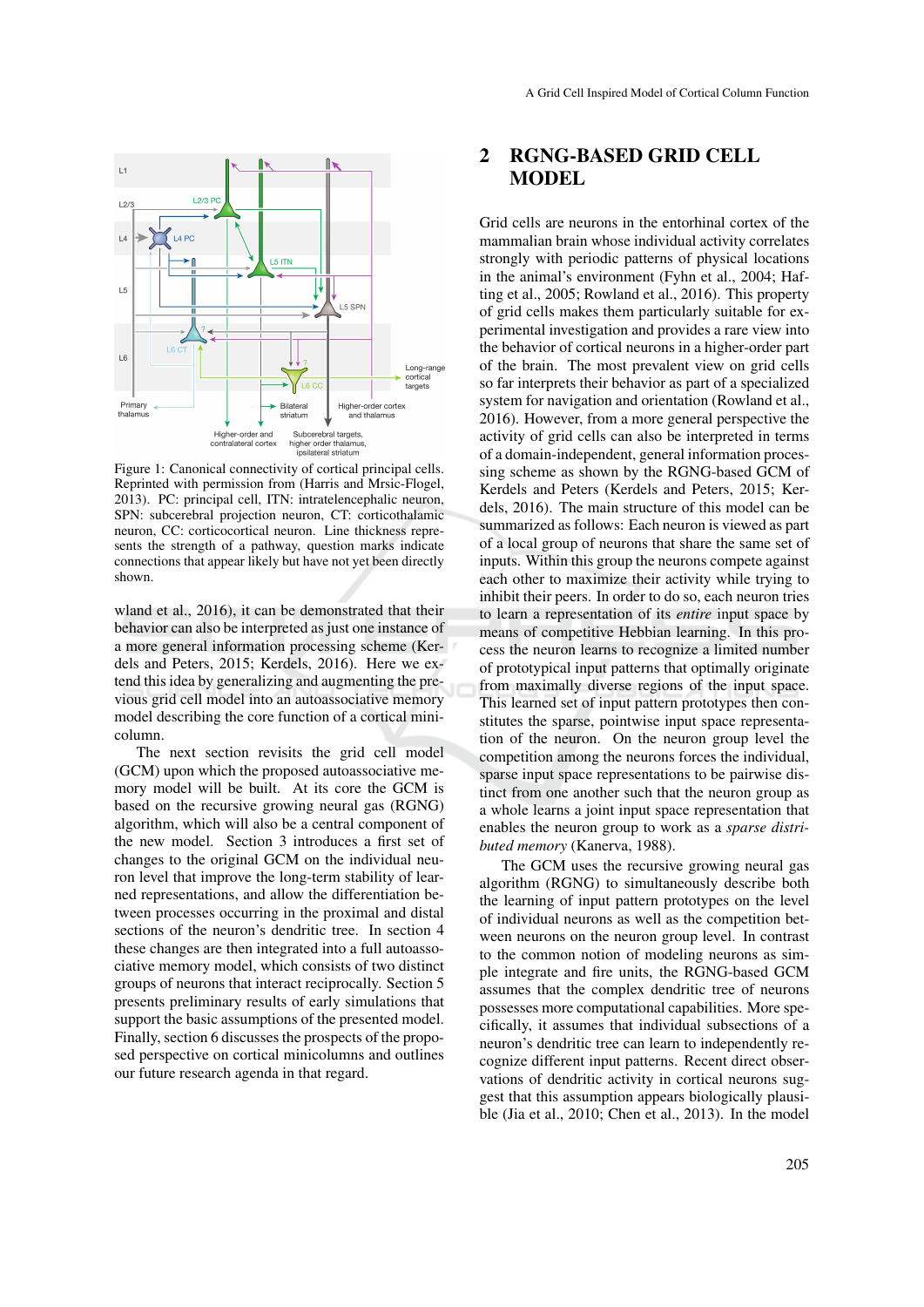this intra-dendritic learning process is described by a single growing neural gas per neuron, i.e., it is assumed that some form of competitive Hebbian learning takes place within the dendritic tree. Similarly, it is assumed that the competition between neurons on the neuron group level is Hebbian in nature as well, and is therefore modeled by analogous GNG dynamics. For a full formal description and an in-depth characterization of the RGNG-based GCM we refer to (Kerdels and Peters, 2016; Kerdels, 2016). In the following section we focus on describing our modifications to the original RGNG-based GCM.

### 3 EXTENDED NEURON MODEL

Although the neuron model outlined in the previous section was conceived to describe the activity of entorhinal grid cells, it can already be understood as a general computational model of certain cortical neurons, i.e., L2/3 PC and L5 ITN in figure 1. However, to function as part of our cortical column model we modified the existing GCM with respect to a number of aspects:

#### 3.1 Ensemble Activity

In response to an input ξ the GCM returns an ensemble activity vector a where each entry of a corresponds to the activity of a single neuron. Given a neuron group of *N* neurons, the ensemble activity a is calculated as follows: For each neuron  $n \in N$  the two prototypical input patterns  $s_1^n$  and  $s_2^n$  that are closest to input ξ are determined among all prototypical input patterns  $I<sup>n</sup>$  learned by the dendritic tree of neuron *n*, i.e.,

$$
\begin{array}{lll} \mathbf{s_1^n} & := & \text{arg}\min_{\mathbf{v} \in \mathit{I}^n} \|\mathbf{v} - \boldsymbol{\xi}\|_2 \\ \mathbf{s_2^n} & := & \text{arg}\min_{\mathbf{v} \in \mathit{I}^n \setminus \{\mathbf{s_1^n}\}} \|\mathbf{v} - \boldsymbol{\xi}\|_2. \end{array}
$$

The ensemble activity  $\mathbf{a} := (a_0, \dots, a_{N-1})$  of the group of neurons is then given by

$$
a_i := 1 - \frac{\|\mathbf{s}_1^i - \xi\|_2}{\|\mathbf{s}_2^i - \xi\|_2}, \ i \in \{0, \dots, N - 1\}, \qquad (1)
$$

followed by a softmax operation on a. Thus, the activity of each neuron is determined by the relative distances between the current input and the two best matching prototypical input patterns. If the input is about equally distant to both prototypical input patterns the activity is close to zero, and if the input is much closer to the best pattern than the second best pattern the activity approaches one. The competition among the neurons on the group level ensures that for any given input only a small, but highly specific (Kerdels and Peters, 2017) subset of neurons will exhibit a high activation resulting in a sparse, distributed encoding of the particular input.

Compared to the original GCM (Kerdels and Peters, 2016; Kerdels, 2016) we modified the activation function (Eq. 1) to allow for a smoother response to inputs that are further away from the best matching unit  $s_1$  than the distance between  $s_1$  and  $s_2$ , and we normalized the ensemble output using the softmax operation.

### 3.2 Learning Rate Adaptation

The original GCM uses fixed learning rates  $\varepsilon_b$  and  $\varepsilon_n$ , which require to find a tradeoff between learning rates that are high enough to allow for a reliable adaptation and alignment of initially random prototypes and learning rates that are low enough to ensure a relatively stable long-term representation of the respective input space. We modified the original GCM in that regard by introducing three learning phases that shape the learning rates used by the GCM. During the initial learning phase both  $\varepsilon_b$  and  $\varepsilon_n$  are kept at their initial values (e.g.,  $\varepsilon_b = \varepsilon_n = 0.01$ ). The duration  $t_1$  (measured in # of inputs) of this first phase depends on the maximum number of prototypes *M* and the interval λ with which new prototypes are added to the model<sup>1</sup>, i.e.,  $t_1 = 2M\lambda$ . This duration ensures that the RGNG underlying the GCM has enough time to grow to its maximum size and to find an initial alignment of its prototypes. The second learning phase is a short transitional phase with a duration  $t_2 = M\lambda$  in which both learning rates  $\varepsilon_b$  and  $\varepsilon_n$  are reduced by one order of magnitude to allow the initial alignment to settle in a more stable configuration. Up to this point the prototypes learned by the individual neurons of the model are likely to be similar as primary learning rate ε*<sup>b</sup>* and secondary learning rate  $\varepsilon_n$  are equal so far<sup>2</sup>. Beginning with the last learning phase, which is open-ended in its duration, only the secondary learning rate  $\varepsilon_n$  is reduced once more by two orders of magnitude. This asymmetric reduction of  $\varepsilon_n$  initiates a differentiation process among the individual neurons that allows the prototypes of each neuron to settle on distinct locations of the input space.

<sup>&</sup>lt;sup>1</sup>Both *M* and  $\lambda$  are parameters of the RGNG used by the original GCM.

 $2$ See (Kerdels, 2016) for details on how primary and secondary learning rates relate within an RGNG.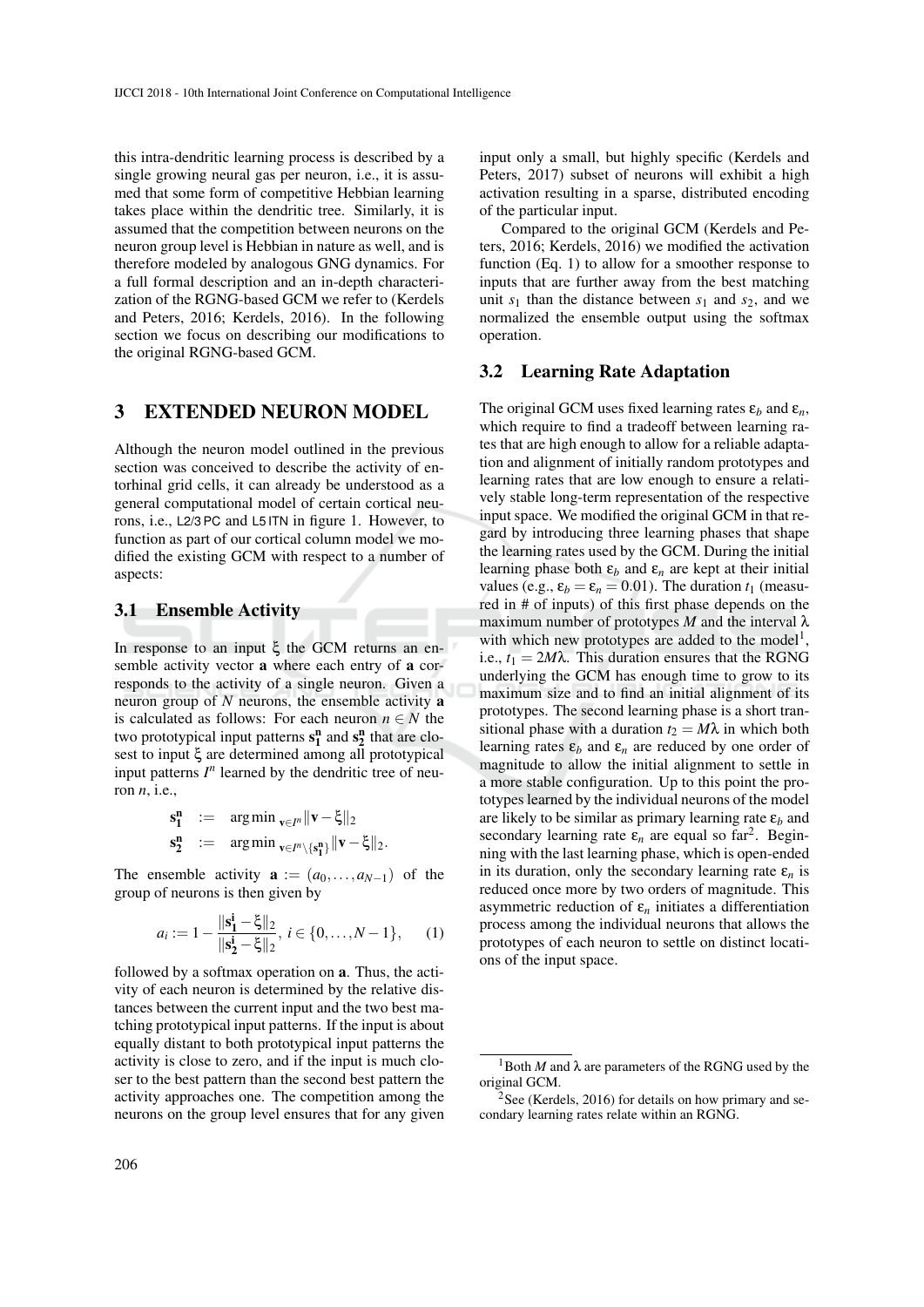#### 3.3 Handling of Repetitive Inputs

Since the GCM is a continuously learning model it has to be able to cope with repetitive inputs in such a way that its learned representation is not distorted if it is exposed to a single repeated input. Without adaptation a repeated input would correspond to an artificial increase in learning rate. To handle such a situation we adjust the learning rates  $\varepsilon_b$  and  $\varepsilon_n$  by an attenuation factor ζ:

$$
\zeta = 0.1^{|s_1|/10},
$$

with  $|s_1|$  the number of successive times prototype  $s_1$ was the best matching unit. The attenuation factor ζ is applied when  $|s_1| > 1$ .

#### 3.4 Integration of Feedback Input

In order to use the GCM as part of our cortical column model, we modified the existing GCM to allow the integration of feedback connections. In the cortex such feedback connections originate from higherorder regions (violet arrows in Fig. 1) and predominantly terminate in layer 1 on the distal dendrites of layer 2/3 and layer 5 neurons. To integrate these feedback connections into the model we added a secondary GNG to the description of each neuron. With this extension the dendritic tree of each neuron is now modeled by two GNGs: a primary GNG that represents the proximal dendrites that process the main inputs to the neuron, and a secondary GNG that represents the distal dendrites that process feedback inputs. Both GNGs can independently elicit the neuron to become active when either GNG receives a matching input. If both GNGs receive inputs simultaneously, the output  $o_p$  of the primary GNG (determined by the ratio shown in Eq. 1) is modulated by the output  $o<sub>s</sub>$  of the secondary GNG depending on the *agreement* between outputs  $o_p$  and  $o_s$ :

$$
a^* := \frac{1}{1 + e^{-(o_p - \phi)(1 + \gamma(1 - |o_p - o_s|))}},
$$

with parameter  $\gamma$  determining the strength of the modulation and parameter φ determining at which activity level (Eq. 1) of  $o_p$  the output is increased or decreased, respectively. Typical values are, e.g.,  $\gamma = 10$ and  $\phi = 0.5$ .

A second important relation between the primary and the secondary GNG concerns learning of new prototypical input patterns. The secondary GNG can only learn when the primary GNG has received a matching input that resulted in an activation of the neuron, i.e., the learning rates  $ε<sub>b</sub>$  and  $ε<sub>n</sub>$  of the secondary

GNG are scaled by the output of the primary GNG in response to a current main input to the neuron:

$$
\begin{aligned}\n\mathbf{\varepsilon}_b^* &:= \mathbf{\varepsilon}_b \, o_p, \\
\mathbf{\varepsilon}_n^* &:= \mathbf{\varepsilon}_n \, o_p,\n\end{aligned}
$$

or by zero if there is no main input present. As a consequence, the secondary GNG learns to represent only those parts of the feedback input space that correlate with regions of the main input space that are directly represented by the prototypical input patterns of the primary GNG. This way, the secondary GNG learns to respond only to those feedback signals that regularly co-occur with those main input patterns that were learned by the primary GNG. One possible neurobiological mechanism that could establish such a relation between proximal and distal dendrites is the backpropagation of action potentials (Stuart et al., 1997; Waters et al., 2005).

Together, the primary and secondary GNG allow a modeled neuron to learn a representation of its main input space while selectively associating feedback information that may help to disambiguate noisy or distorted main input or substitute such input if it is missing.

### **CORTICAL COLUMN MODEL**

So far the extended neuron model describes a single group of neurons that is able to learn a sparse, distributed representation of its input space and is able to integrate additional feedback input. As such, the group acts as a local, input-driven transformation that maps input signals to output signals without maintaining an active state, i.e., if no input is present, no output will be generated. However, if two groups share the same main input space but also receive the group activity of each other as an additional input signal, both groups would be able to maintain a stable active state even when the main input signal vanishes. Instead of being stateless input-output transformations the two groups would form an *active autoassociative memory cell* (AMC) (Kanerva, 1988; Kanerva, 1992). Given the canonical connectivity of cortical principal cells shown in figure 1 we argue that L2/3 PC and L5 ITN constitute such a pair of reciprocally connected neuron groups forming an AMC. Both groups share a main input space via connections from the primary thalamus and local L4 PC, while they also both receive feedback input at their distal dendrites in layer 1 from higher-order cortex and the thalamus $3$ .

<sup>3</sup>These feedback connections motivated the extension described in section 3.4.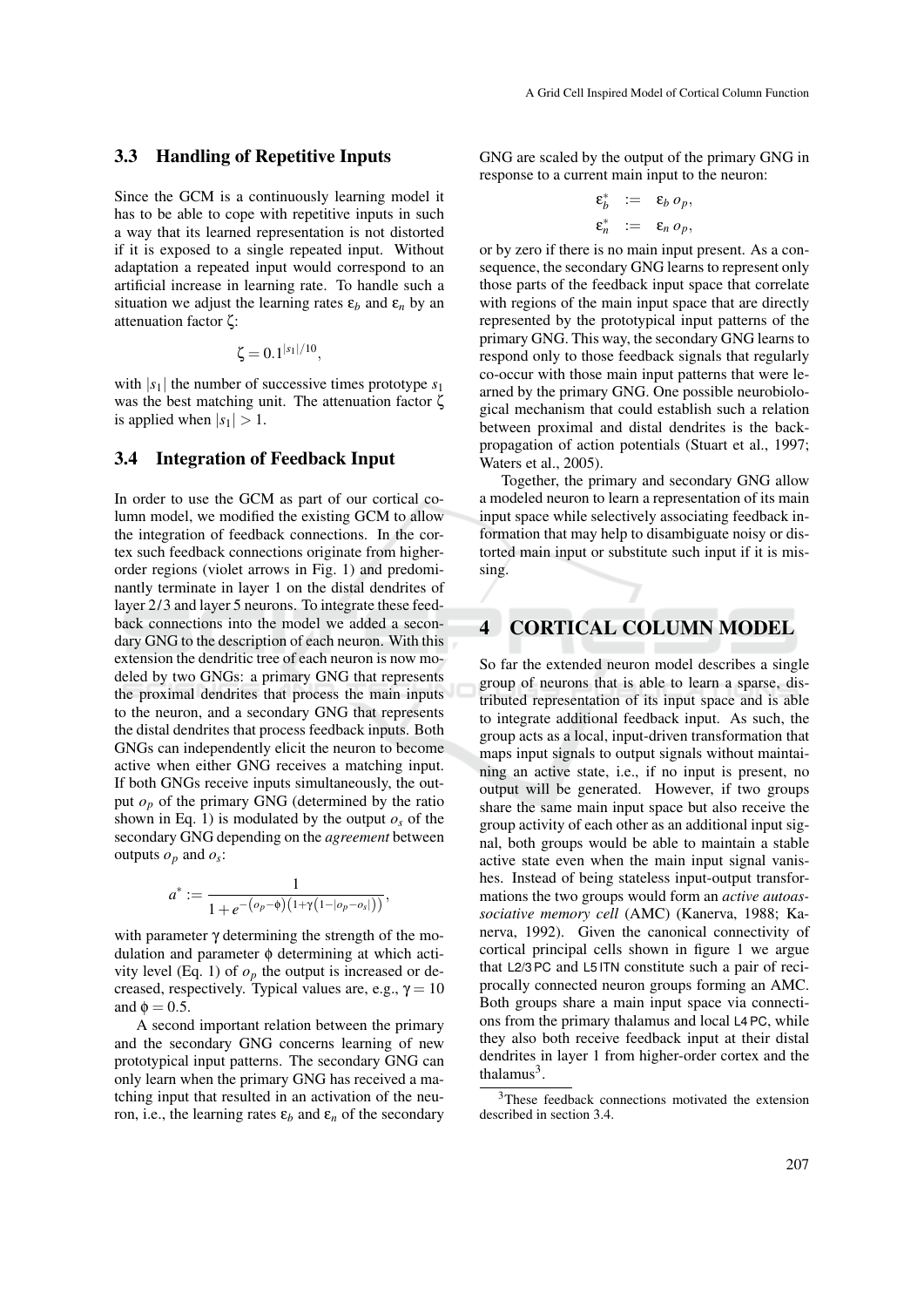The other neuron groups shown in figure 1 can be interpreted as providing support for the AMC: The outputs of both L2/3 PC and L5 ITN connect locally to L5 SPN, which projects to subcerebral targets, e.g., motor centres, and non-locally to higher-order parts of the cortex. The output of the lower group L5 ITN makes an additional local connection to L6 CC, which projects to long-range cortical targets, but also locally to L6 CT, which in turn connects back to L4 PC and the primary thalamus.

We propose that the described neural structure constitutes a single cortical minicolumn. At its core the minicolumn hosts a single autoassociative memory cell (L2/3 PC / L5 ITN) that is supported by neurons regulating its activity (L4 PC), its input (L4 PC / L6 CT) and its output (L5 SPN / L6 CC).

A key property of the described AMC is its ability to feed its output back into itself via the reciprocal connections between the two neuron groups ( L2/3 PC / L5 ITN). This local feedback loop does not only allow the AMC to stay active when the main input vanishes. It also enables a form of attractor dynamics (Kanerva, 1988; Kanerva, 1992) where an initial, potentially noisy or ambiguous input pattern can be iteratively refined to approach one of the stable, prototypical input patterns learned by the AMC. In addition, this iterative process can be supported or modulated by the feedback input integrated via the distal dendrites of both neuron groups. On a cortex-wide level these attractor dynamics might play an important role to dynamically bind subsets of cortical minicolumns into joint, temporarily stable attractor states.

### 5 PRELIMINARY RESULTS

As a first step towards implementing the cortical column model outlined in the previous section we simulated a single AMC consisting of two neuron groups *a* and *b*, which correspond to the two neuron groups L2/3 PC and L5 ITN of figure 1. Each neuron group was modeled by the extended GCM described in section 3 containing 25 neurons with 16 dendritic prototypes each. Further parameters are given in table 1. As input both groups received samples from the MNIST database of handwritten digits (Lecun et al., 1998) reduced to a resolution of  $16 \times 16$  pixels concatenated with the current ensemble activity of the other group. Each MNIST input was repeated  $10\times$  in a row combined in each case with the updated ensemble activity of the respective other neuron group allowing for the cooccurrence of the original input with the other group's reaction to that input. In total, the simulated AMC was presented with 20 million inputs corresponding



Figure 2: Sixteen prototypes learned by a *single* neuron of neuron group *a*. Each prototype consists of a  $16 \times 16$  representation corresponding to the MNIST part of the input (shown in gray) and a  $5 \times 5$  representation corresponding to the group *b* ensemble activation part of the input (visualized as color gradient from blue (low activation) to red (high activation).

to about 33 full presentations of the MNIST training data set to the system.

Figure 2 shows the 16 dendritic prototypes learned by a *single* neuron of group *a* after a total of 20 million inputs. Like the input patterns the prototypes consist of two parts: a  $16 \times 16$  representation corresponding to the MNIST portion of the input and a  $5 \times 5$  representation corresponding to the ensemble activation of neuron group *b* co-occurring with the particular MNIST inputs. The MNIST part of the prototypes indicate that the neuron is, as expected, learning a sparse, pointwise representation of its entire input space. While some prototypes exhibit clear and distinct shapes that indicate that these prototypes have already settled at stable locations in input space, a few prototypes have less distinct shapes indicating that these prototypes have not yet reached such stable locations. One important aspect to note is that this neuron will exhibit a high activity for *any* of the learned input patterns. As a consequence, looking just at the activity of this individual neuron it is not possible to tell whether the input was a, e.g., "0" or "2" or any of the other patterns represented by one of the neuron's prototypes.

A disambiguation of the input becomes only possible when observing the ensemble activity of an entire neuron group, i.e., the representation of the input is distributed across the entire group. No individual neuron encodes for just a single input. Such ensemble activities are captured by the ensemble part of the prototypes and show, in this case, the average ensemble activity of group *b* in response to the respective MNIST input captured by the MNIST part of the prototypes. The ensemble activities of group *b* shown in figure 2 show that each input pattern evokes a distinct pattern of ensemble activity allowing to disambiguate the different input patterns. In case of already stable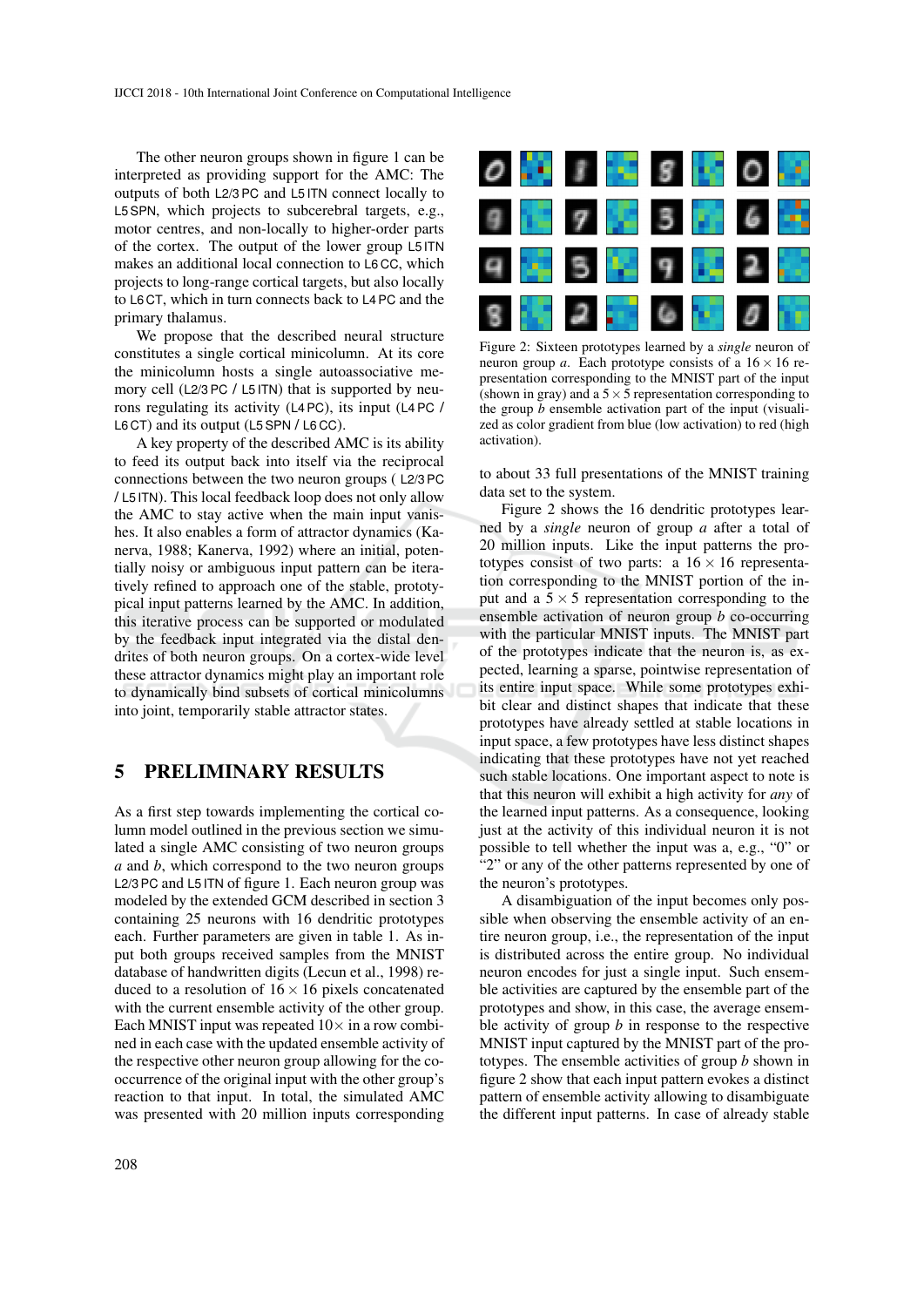

Figure 3: Twenty examples of learned prototypes from different neurons of group *a* that represent numbers of similar shape. Visualization as in Fig. 2.

prototypes it can also be seen, that the ensemble activity tends to be sparse with only a few neurons exhibiting a strong activation in response to a particular input.

One interesting question regarding such a sparse, distributed representation is the degree of variation in this ensemble code if very similar inputs are processed. Figure 3 shows twenty examples of dendritic prototypes from different neurons of group *a* that represent numbers of similar shape. The captured ensemble activities of group *b* indicate that the similarity of activation patterns appears to match well with the similarity of the corresponding MNIST patterns. Even in cases with an overall low activation like the responses to the number "8" (third row), the corresponding ensemble codes appear similar.

These first tentative results indicate, that the proposed model appears to be able to learn a sparse, distributed representation of its main input space (here the MNIST set), while simultaneously learning the ensemble codes of an accompanying group of neurons that operates on the same input space.

# 6 CONCLUSION

The cortical column model outlined in this paper is still in a very early stage. Yet, it combines multiple, novel ideas that will guide our future research. First, the RGNG-based, unsupervised learning of a sparse, distributed input space representation utilizes a classic approach of prototype-based learning in a novel way. Instead of establishing a one-to-one relation between a learned representation (prototype) and a corresponding region of input space, it learns an ensemble code that utilizes the response of multiple neurons

(sets of prototypes) to a given input. The presented preliminary results indicate that learning such an ensemble code appears feasible. Our future research in this regard will focus on improving our understanding of the resulting ensemble code, as well as improving the RGNG algorithm in terms of learning speed and robustness w.r.t. a continuous learning regime.

Second, the idea of reciprocally connecting two neuron groups that process a shared input space enables the creation of an *autoassociative memory cell* (AMC) that is able to maintain an active state even in the absence of any input. In addition, such an AMC may exhibit some form of attractor dynamics where the activities of the two, reciprocally connected neuron groups self-stabilize. A precondition for such an AMC is the groups' ability to learn the ensemble code of the respective other group. The presented preliminary results indicate that this is possible. Our future research will focus on understanding the characteristics of the dynamics of such an AMC, e.g., in response to various kinds of input disturbances.

Third, the outlined cortical column model suggests that the cortex may consist of a network of autoassociative memory cells that influence each other via feedback as well as feedforward connections while trying to achieve locally stable attractor states. In addition, further cortical circuitry may modulate the activity of individual cortical columns to facilitate competition among cortical columns or groups of cortical columns on a more global level, which may then lead to the emergence of stable, global attractor states that are able to temporarily bind together sets of cortical columns. In this context our research is still in its infancy and will focus on implementing a first version of a full cortical column model that can then be tested in small hierarchical network configurations, e.g., to process more complex visual input.

### REFERENCES

- Buxhoeveden, D. P. and Casanova, M. F. (2002). The minicolumn hypothesis in neuroscience. *Brain*, 125(5):935–951.
- Chen, T.-W., Wardill, T. J., Sun, Y., Pulver, S. R., Renninger, S. L., Baohan, A., Schreiter, E. R., Kerr, R. A., Orger, M. B., Jayaraman, V., Looger, L. L., Svoboda, K., and Kim, D. S. (2013). Ultrasensitive fluorescent proteins for imaging neuronal activity. *Nature*, 499(7458):295–300.
- Fyhn, M., Molden, S., Witter, M. P., Moser, E. I., and Moser, M.-B. (2004). Spatial representation in the entorhinal cortex. *Science*, 305(5688):1258–1264.
- Hafting, T., Fyhn, M., Molden, S., Moser, M.-B., and Moser, E. I. (2005). Microstructure of a spatial map in the entorhinal cortex. *Nature*, 436(7052):801–806.